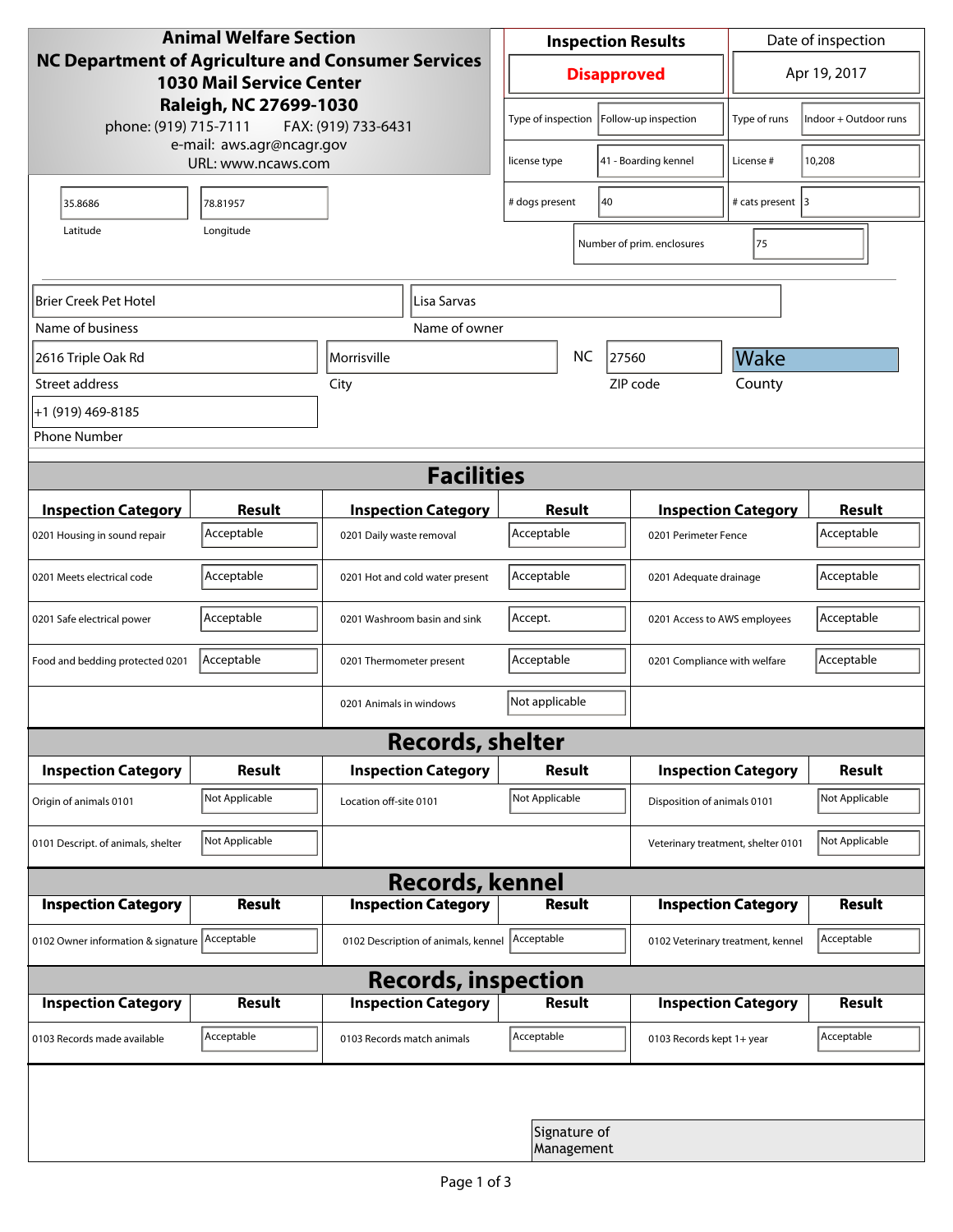| <b>Animal Welfare Section, NCDA&amp;CS</b>                  |                |                                    | <b>Inspection Results</b>  |                                     | Date of inspection                 |                |  |  |  |
|-------------------------------------------------------------|----------------|------------------------------------|----------------------------|-------------------------------------|------------------------------------|----------------|--|--|--|
| Inspection Report, continued                                |                |                                    | <b>Disapproved</b>         |                                     | Apr 19, 2017                       |                |  |  |  |
|                                                             |                |                                    |                            |                                     |                                    | <b>NC</b>      |  |  |  |
| <b>Brier Creek Pet Hotel</b>                                | Morrisville    |                                    |                            |                                     |                                    |                |  |  |  |
| <b>Indoor facilities</b>                                    |                |                                    |                            |                                     |                                    |                |  |  |  |
| <b>Inspection Category</b>                                  | Result         | <b>Inspection Category</b>         | Result                     | <b>Inspection Category</b>          |                                    | <b>Result</b>  |  |  |  |
| 0202 Ambient temperature, indoor                            | Acceptable     | 0202 Ventilation, indoor           | Acceptable                 | Acceptable<br>0202 Lighting, indoor |                                    |                |  |  |  |
| 0202 Imperv./Sanitary surf., indoor                         | Not Acceptable | 0202 Drainage, indoor              | Acceptable                 |                                     |                                    |                |  |  |  |
| <b>Outdoor facilities</b>                                   |                |                                    |                            |                                     |                                    |                |  |  |  |
| <b>Inspection Category</b>                                  | Result         | <b>Inspection Category</b>         | Result                     | <b>Inspection Category</b>          |                                    | <b>Result</b>  |  |  |  |
| 0203 Impervious surfaces, outdoor                           | Acceptable     | 0203 Housing, 1 per animal         | Acceptable                 | 0203 Protection from elements       |                                    | Acceptable     |  |  |  |
| 0203 Owner advised, outdoor                                 | Acceptable     | 0203 Drainage, outdoor             | Not Acceptable             |                                     |                                    |                |  |  |  |
|                                                             |                | <b>Primary enclosures</b>          |                            |                                     |                                    |                |  |  |  |
| <b>Inspection Category</b>                                  | Result         | <b>Inspection Category</b>         | Result                     | <b>Inspection Category</b>          |                                    | Result         |  |  |  |
| 0204 Drainage prev. cross contam.                           | Not Acceptable | 0204 Fence height >= 5 feet        | Acceptable                 | 0204 1:10 ratio, person: human      |                                    | Acceptable     |  |  |  |
| 0204 Surf. impervious to moisture                           | Acceptable     | 0204 Enclosure is escape proof     | Acceptable                 | 0204 Cats, $>=$ 4 sq. ft. / adult   |                                    | Acceptable     |  |  |  |
| 0204 Prevent contact with wood                              | Acceptable     | 0204 Solid resting surface         | Acceptable                 | 0204 Cats, $<= 12$ / enclosure      |                                    | Acceptable     |  |  |  |
| 0204 Enclosures in sound repair                             | Not Acceptable | 0204 Cats, raised resting surface  | Acceptable                 |                                     | 0204 Cats, 1 litter pan / 3 adults |                |  |  |  |
| 0204 Size of enclosure                                      | Acceptable     | 0204 Dogs, supervision if > 4      | Acceptable                 |                                     |                                    |                |  |  |  |
|                                                             |                | <b>Feeding</b>                     |                            |                                     |                                    |                |  |  |  |
| <b>Inspection Category</b>                                  | <b>Result</b>  | <b>Inspection Category</b>         | Result                     | <b>Inspection Category</b>          |                                    | <b>Result</b>  |  |  |  |
| 0205 Feeding, 1x / day, adult                               | Acceptable     | 0205 Feeding, 1 bowl / adult       | Acceptable                 | 0205 Feeding, commercial food       |                                    | Acceptable     |  |  |  |
| 0205 Feeding, bowl in good repair                           | Acceptable     | 0205 Feeding, quality food         | Acceptable                 | 0205 Feeding, bowl is protected     |                                    | Acceptable     |  |  |  |
| 0205 Feeding, 2x / day, young                               | Acceptable     |                                    |                            |                                     |                                    |                |  |  |  |
|                                                             |                | <b>Watering</b>                    |                            |                                     |                                    |                |  |  |  |
| <b>Inspection Category</b>                                  | <b>Result</b>  | <b>Inspection Category</b>         | Result                     |                                     |                                    |                |  |  |  |
| 0206 Watering, continuous access                            | Acceptable     | 0206 Watering, bowl in good repair | Acceptable                 |                                     |                                    |                |  |  |  |
| <b>Sanitation/Employees/Classification &amp; Separation</b> |                |                                    |                            |                                     |                                    |                |  |  |  |
| <b>Inspection Category</b>                                  | <b>Result</b>  | <b>Inspection Category</b>         | Result                     | <b>Inspection Category</b>          |                                    | <b>Result</b>  |  |  |  |
| 0207 Waste removal 2x / day                                 | Acceptable     | 0207 Grounds overgrown             | Acceptable                 | 0207 Young given social interact.   |                                    | Not Applicable |  |  |  |
| 0207 Animals removed while clean                            | Acceptable     | 0207 Pest Control                  | Acceptable                 | 0207 Species separated              |                                    | Acceptable     |  |  |  |
|                                                             |                |                                    | Signature of<br>Management |                                     |                                    |                |  |  |  |